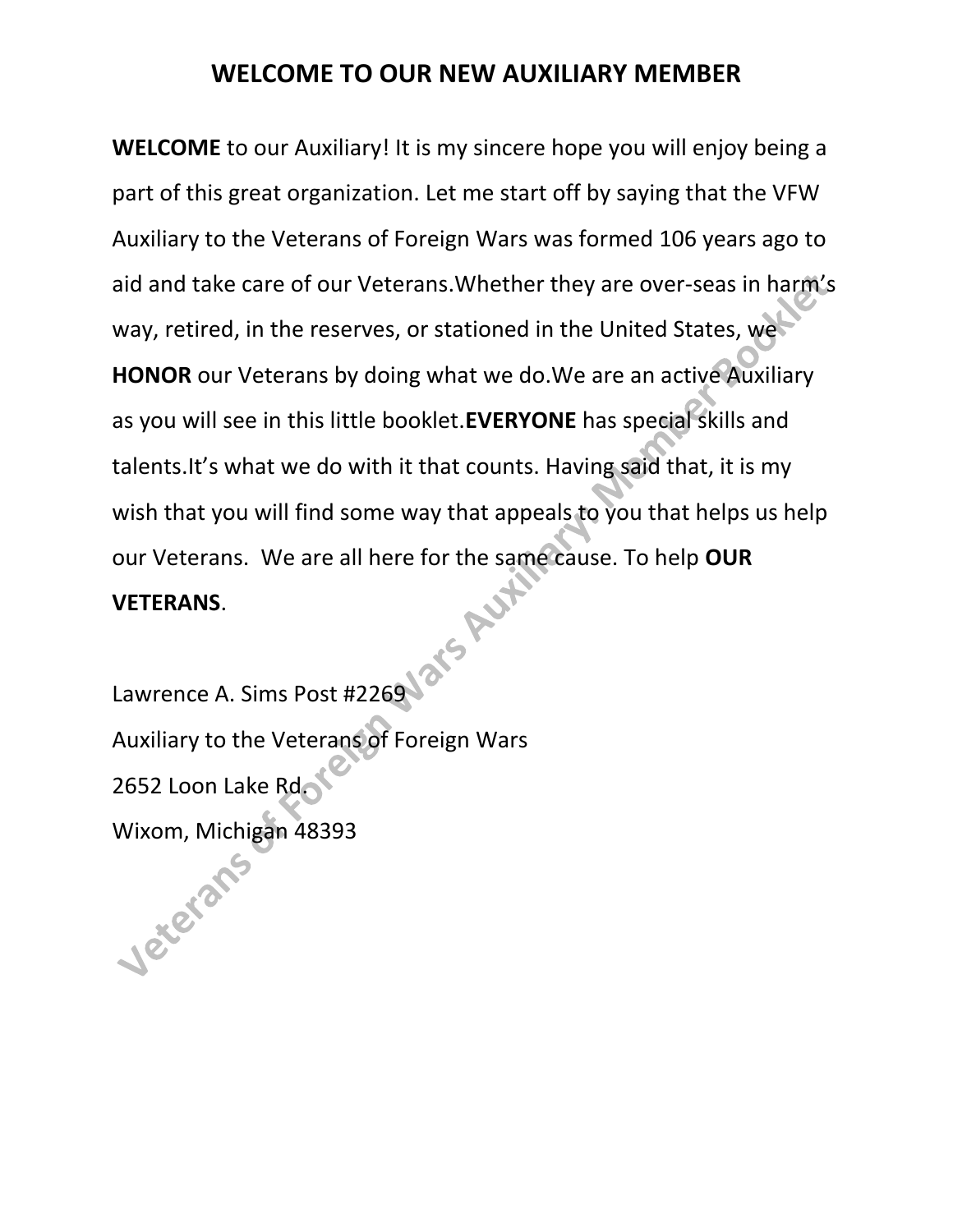# **OUR AUXILIARY INFORMATION**

|                            | Our meetings are held on the                                                                                                         | of the month. |       |  |
|----------------------------|--------------------------------------------------------------------------------------------------------------------------------------|---------------|-------|--|
|                            | Meetings are held at                                                                                                                 | at the        |       |  |
| <b>Auxiliary Officers</b>  |                                                                                                                                      |               |       |  |
| President:                 |                                                                                                                                      |               |       |  |
|                            | Name                                                                                                                                 |               | Phone |  |
| Duties:                    | Preside over monthly meetings.<br>Ensure Auxiliary is a "healthy" Auxiliary.                                                         |               |       |  |
| <b>Sr. Vice President:</b> |                                                                                                                                      |               |       |  |
|                            | Name                                                                                                                                 |               | Phone |  |
| Duties:                    | Assist the President.                                                                                                                |               |       |  |
|                            | Preside over monthly meetings when President is absent.                                                                              |               |       |  |
| <u>Jr. Vice President:</u> |                                                                                                                                      |               |       |  |
|                            | Name                                                                                                                                 |               | Phone |  |
| Duties:                    | Assist the President and Sr. Vice President.<br>Preside over monthly meeting if both President and Sr. Vice<br>President are absent. |               |       |  |
| Treasurer:                 |                                                                                                                                      |               |       |  |
|                            | Name                                                                                                                                 |               | Phone |  |
| Duties:                    | Handles all Auxiliary money.<br>Maintains banking records for six years.                                                             |               |       |  |
| Secretary:                 |                                                                                                                                      |               |       |  |
|                            | Name                                                                                                                                 |               | Phone |  |
| Duties:                    | Records meeting minutes.                                                                                                             |               |       |  |
|                            | Maintains meeting minutes as part of a permanent record.                                                                             |               |       |  |
|                            | Maintains communications for one year.                                                                                               |               |       |  |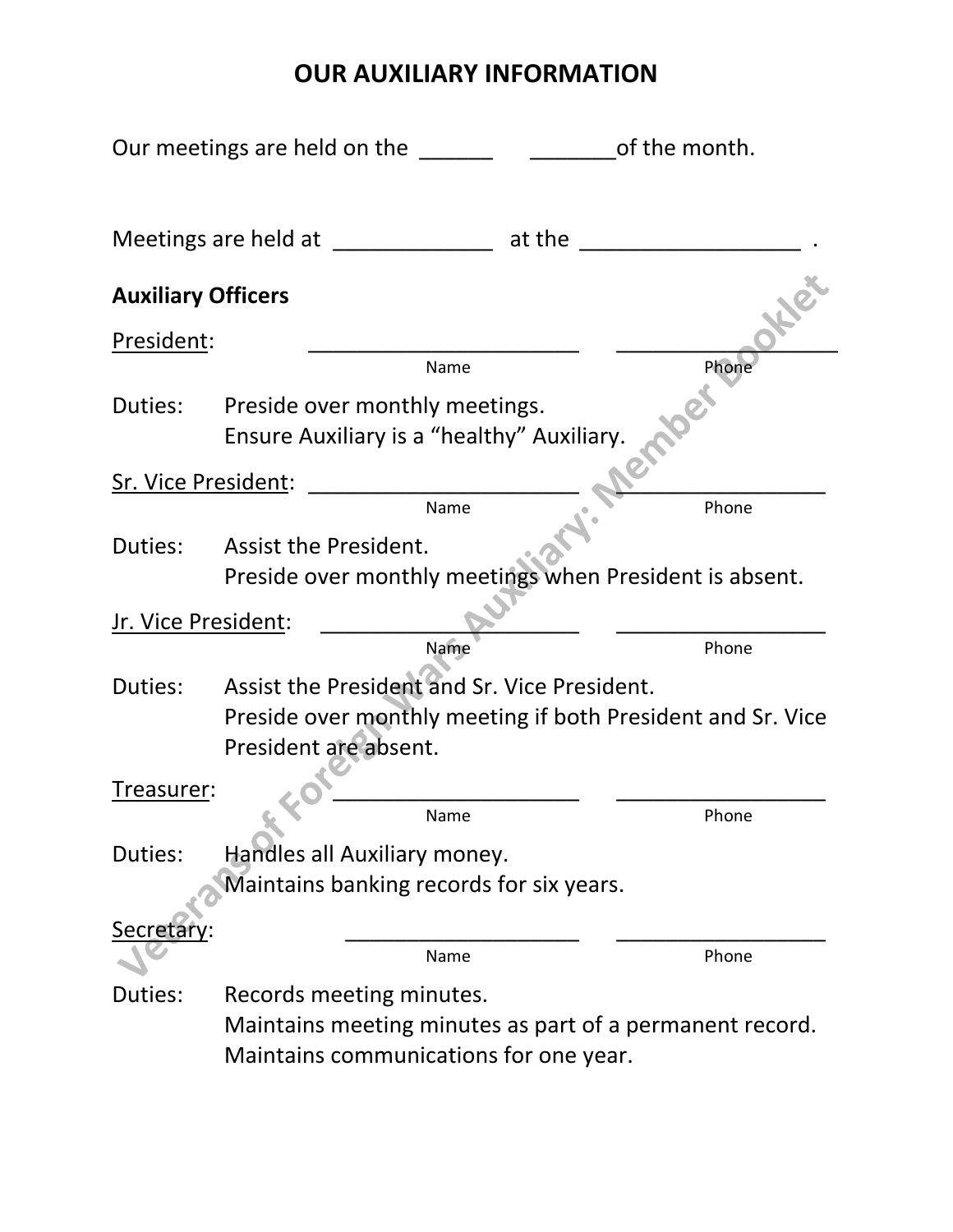# **OUR AUXILIARY INFORMATION**

| Chaplain:    |                                                              |       |
|--------------|--------------------------------------------------------------|-------|
|              | Name                                                         | Phone |
| Duties:      | Delivers opening/closing prayers.                            |       |
|              | Sends cards to ailing members on all levels.                 |       |
|              | Presides over Memorial Services.                             |       |
| Conductress: |                                                              |       |
|              | Name                                                         | Phone |
| Duties:      | <b>Assist the President.</b>                                 |       |
|              | Arrange the room for Auxiliary meetings.                     |       |
|              |                                                              |       |
| Guard:       | Name                                                         | Phone |
| Duties:      | At Auxiliary meetings, take place at the door and admit only |       |
|              | those who are entitled to enter.                             |       |
|              |                                                              |       |
| Trustees:    |                                                              |       |
|              | Name                                                         | Phone |
|              |                                                              |       |
|              | Name                                                         | Phone |
|              |                                                              |       |
|              |                                                              |       |
|              | Name                                                         | Phone |
| Duties:      | Examine bills at meetings.                                   |       |
|              | Performs audits quarterly on Secretary and Treasurer's       |       |
|              | books.                                                       |       |
|              |                                                              |       |
| Jeter.       |                                                              |       |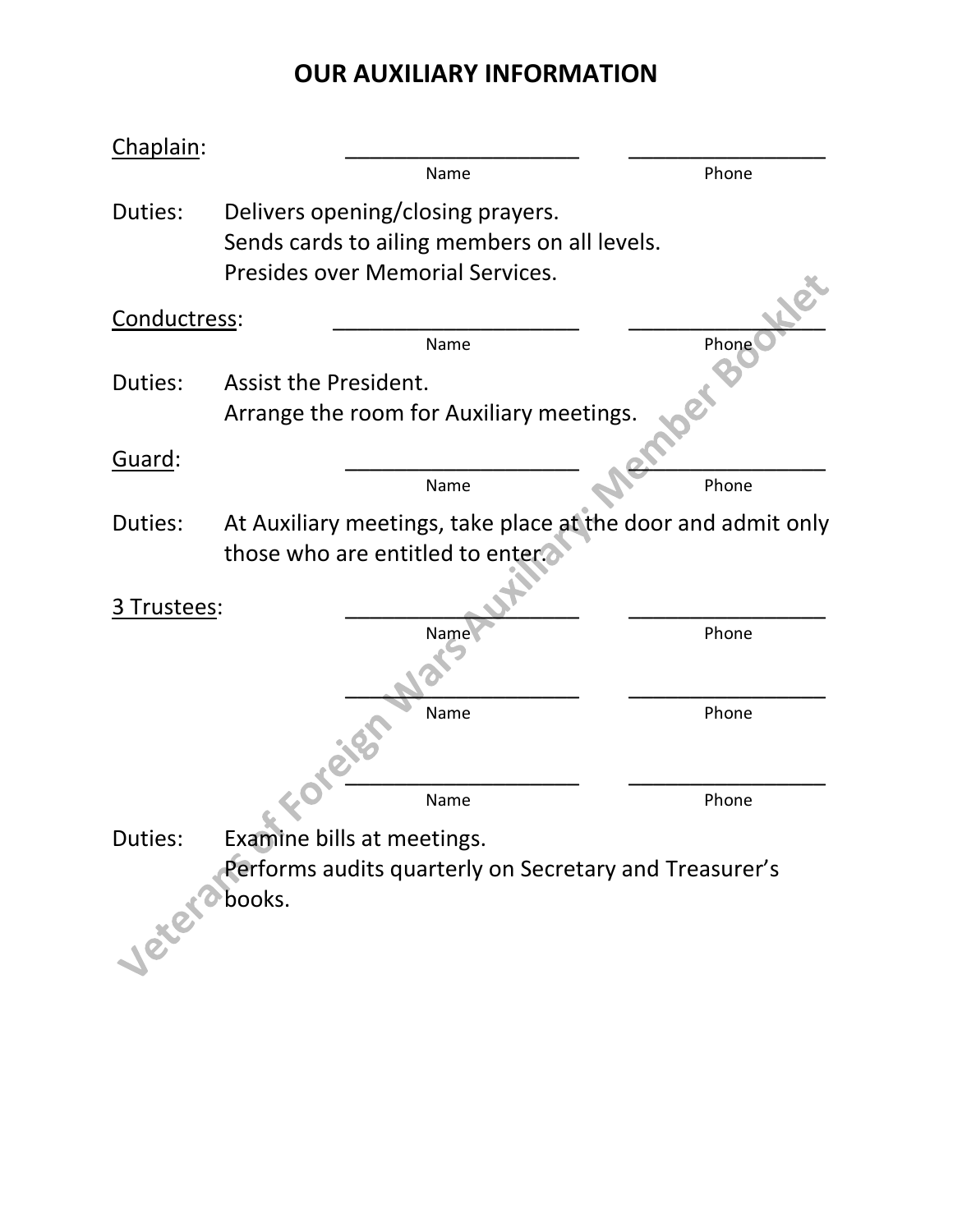Auxiliary chairmen are appointed by the president. Chairmen are to review their guide sheets and bulletins and report at the monthly meetings. Your job is to promote the program in the best interest of the organization. However, all members are responsible to help with these programs when possible. "Many hands make light work". There are several chairmanships. What follows is a brief description of the various<br>programs. programs.

# **VETERANS AND FAMILY SUPPORT (V & FS)**

This program is the back bone of our organization. There are many ways in which we can offer support to our Veterans, members of the armed services, Auxiliary members and their families outside the hospital. **National Veterans Service**. The VFW has service officers who work with Veterans to ensure they get the benefits they deserve. **Help A Hero Scholarship.** "Sports Clip" has scholarships up to \$5,000.00 to help qualifying Veterans with their education.

**Unmet Needs.** Grants up to \$2,500.00 to help family needs that arrive while the soldier is away serving our country.

**Operation Uplink.** Three Free Call days are scheduled each month for families to stay connected while the veteran is serving or is hospitalized.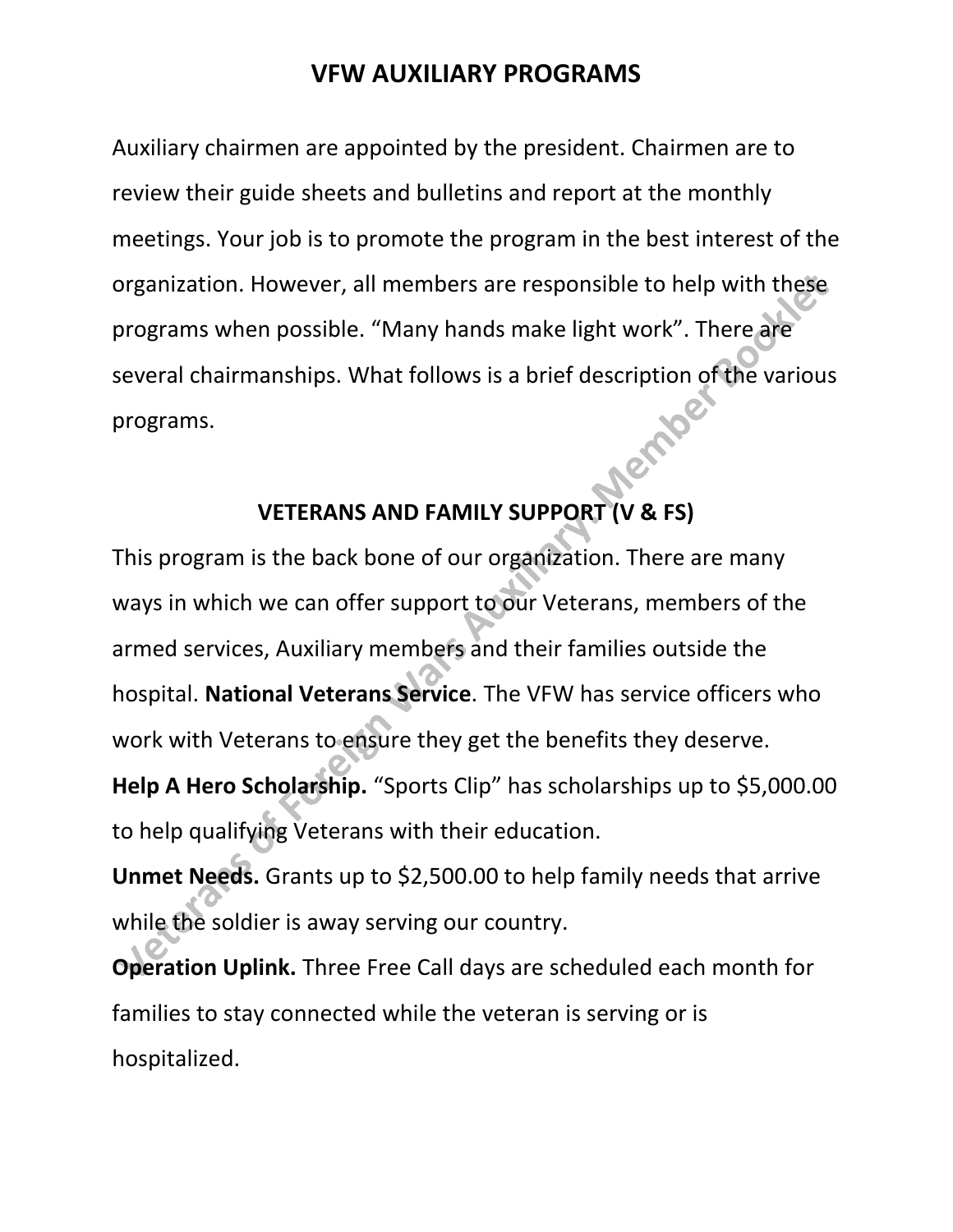\* After this, I added what we do as an auxiliary and how we need help. Example:

#### **\*NEEDED**:

- 1. Help knitting or crocheting hats/scarves for Veterans at Michigan Veterans Foundation in Detroit and Vets Returning Home in Roseville.
- 2. Help with lunches when we invite the Veterans from these places.

### **AMERICANISM**

ner

Americanism is standing tall, living free, and being proud of who we are. It comes from your heart.It is our duty and obligation to teach the children today proper flag etiquette of our National symbol of peace and freedom.

### **\*NEEDED**:

- 1. Hand out flags at Memorial Day parades.
- 2. Recognize businesses and home owners who fly the flag, with a Certificate of Appreciation(which the Auxiliary will provide).
- 3. Promote "Get Out the Vote".
- 4. Conduct a Flag Etiquette program to school children.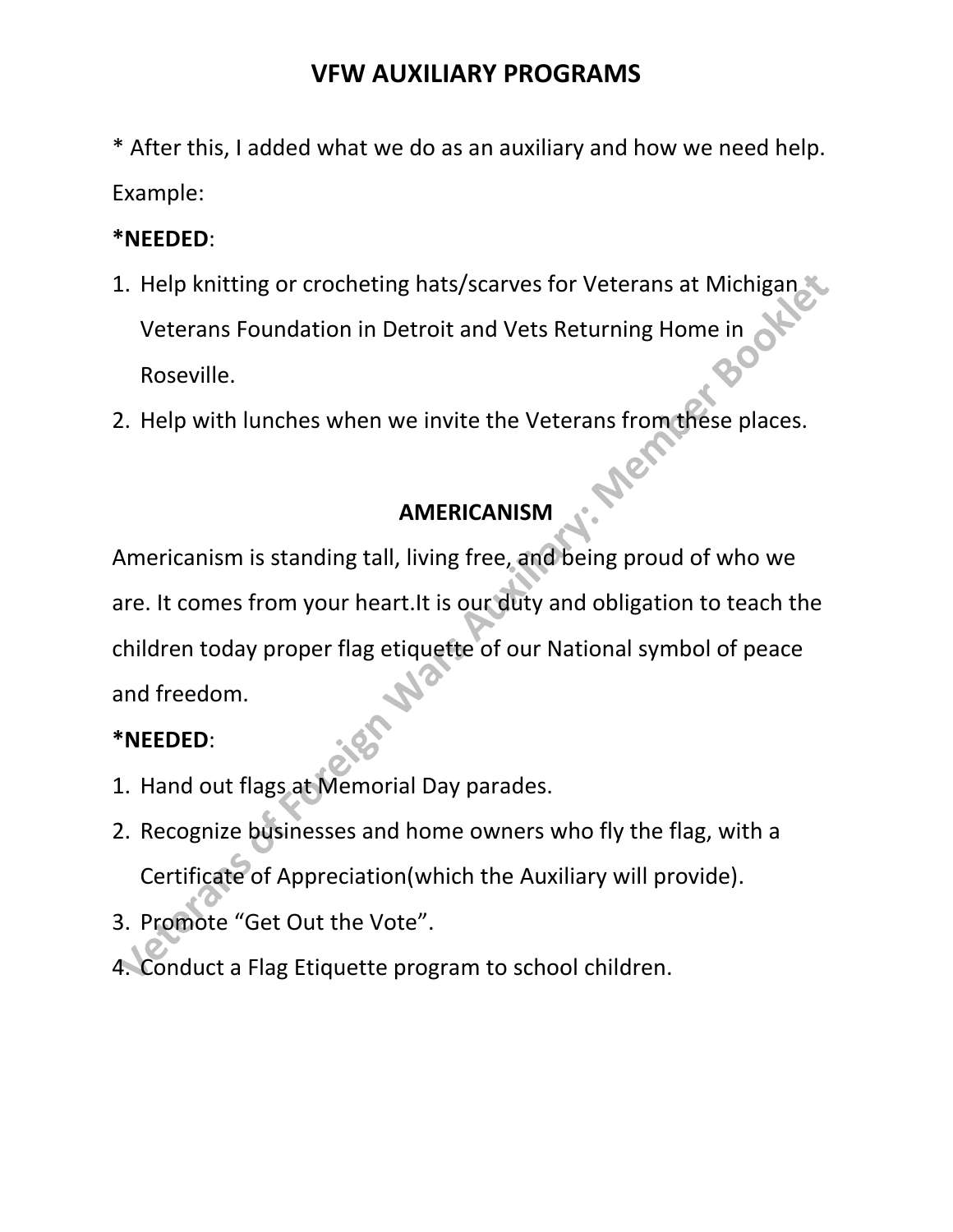#### **AUXILIARY COMMUNITY OUTREACH**

This program is volunteer work when a member works for the benefit of their community.While we want you to work on our Auxiliary programs, we realize that many members do much more work outside of our realm. Examples are "Race for the Cure", hosting a blood drive, delivering food for "Meals on Wheels", working at the local food banks handing out food; just to name a few.When doing this, wear an Auxiliary branded item to show the community what our organization does for all.

#### **BUDDY POPPY/NATIONAL HOME**

For more than 90 years, the VFW National Home, located in Eaton Rapids, has helped military families who need a fresh start.These families can live there for four years and it's rent free. This peaceful setting has 42 single family homes surrounded by a gym, library, computer labs, playgrounds, hiking trails and fishing ponds. "**Buddy Poppies**" are made by disabled Veterans which in turn are purchased by our Posts and Auxiliaries. The Posts and Auxiliaries then go in the community to "hand out" the poppies in honor of our Veterans. We **DO NOT** sell them. We accept donations for the poppies. The money we get in donation form goes into the Auxiliary Relief Fund. There are specific ways that we spend that money. The money must be spent on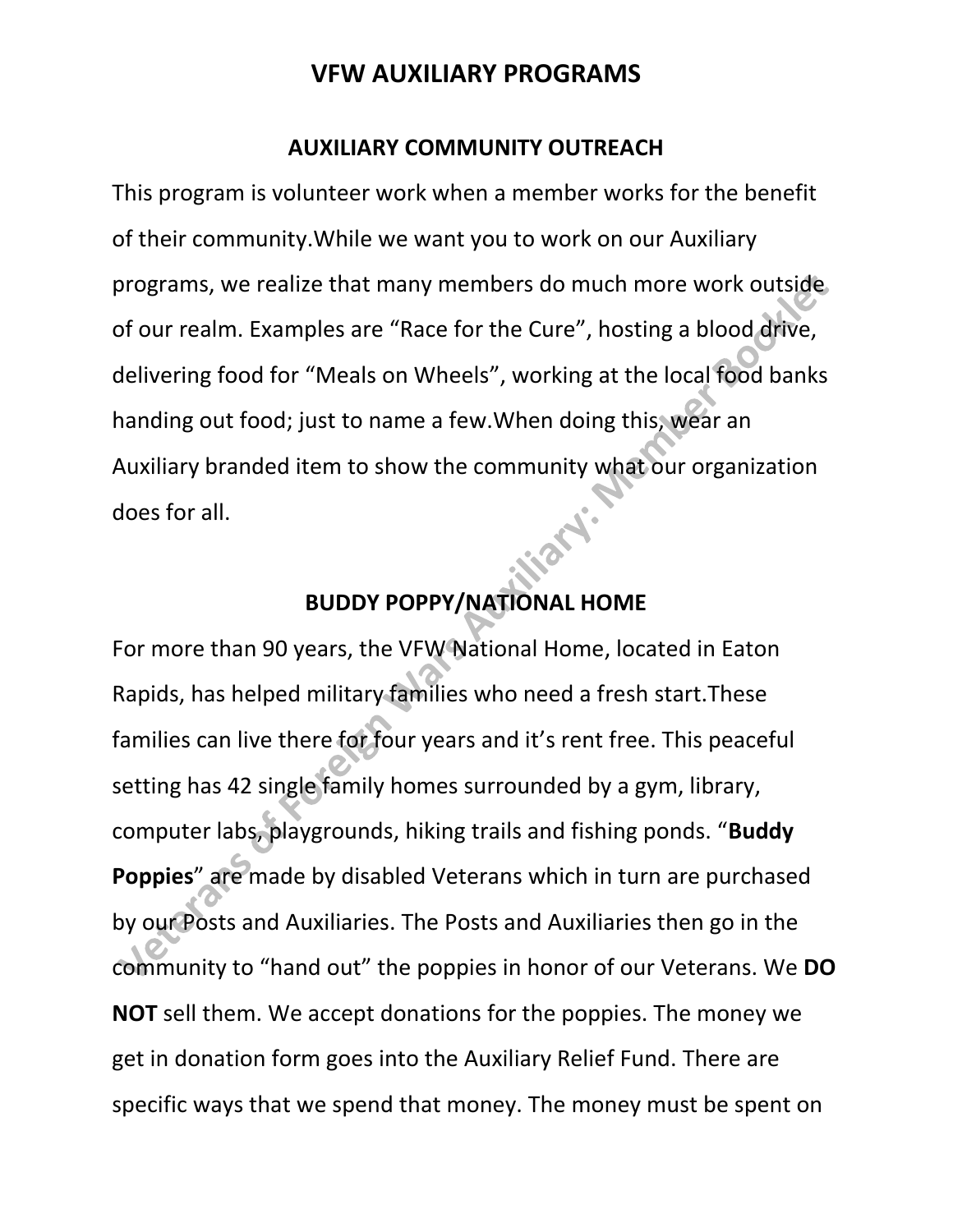Auxiliary members in need of financial help, donate money to the National Home for Children, hospital work and donations, National Auxiliary Cancer Aid & Research Fund to name a few. Buddy Poppies are not just for distributing within the community. We use them at our Post, in the canteen in centerpieces, wreaths, etc. We take them to local businesses, banks and offices. We also use them in our Buddy<br>Poppy contest at our conferences.<br>\*NEEDED: Poppy contest at our conferences.

\*NEEDED:

- 1. Volunteers to hand-out poppies during our events.
- 2. Help making poppy displays for conferences.

### **HOSPITAL**

Michigan has 5 VA hospitals and 2 Veterans homes which needs our support. Our volunteers fulfill special care needs by giving unselfishly of their time for our hospitalized Veterans. One way our Auxiliary does this is by sponsoring a monthly BINGO at the VA Hospital in Ann Arbor. It takes a total of 3 hours including travel time. And let's not forget there are also nursing facilities that house our veterans. \***NEEDED**:

- 1. Volunteers to go to bingo (Auxiliary provides all prizes).
- 2. Members with knitting/crocheting /quilting skills to make lap robes for patients in the VA. (Auxiliary provides yarn, etc.).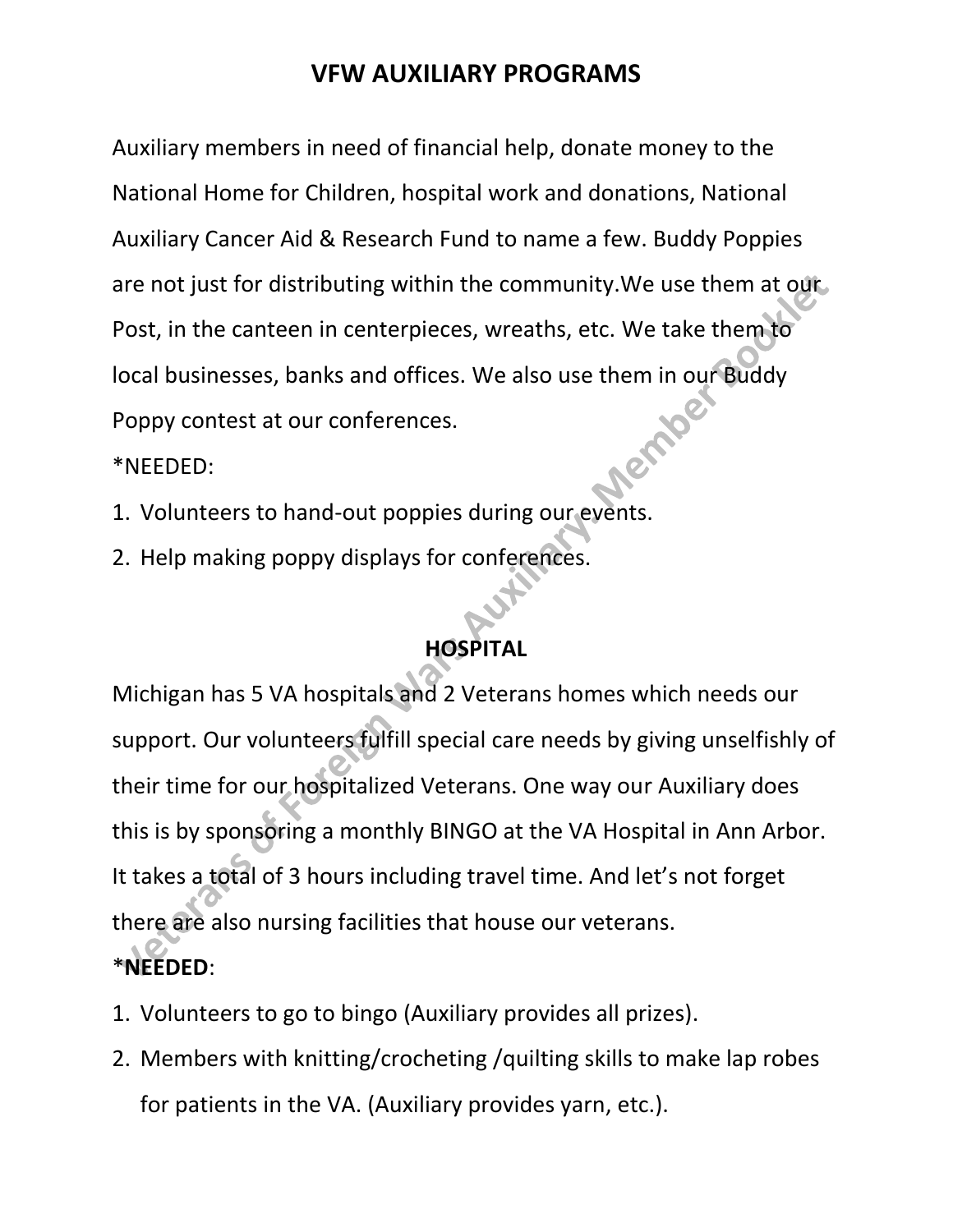#### **LEGISLATIVE**

Since the VFW and our Auxiliary was chartered, our members have played an important role by increasing awareness for Veteran's issues in Washington DC. Our strength is in our numbers! As advocates for our Veterans, it is imperative we help influence our local legislators and the<br>public about the needs of our veterans. We do this by:<br>• Promoting VFW Priority Goals<br>• Promoting the Get Out The '' public about the needs of our veterans. We do this by:

- Promoting *VFW Priority* Goals
- Promoting the *Get Out The Vote*

# **HISTORIAN & MEDIA RELATIONS**

This member keeps a written report of the history of the Auxiliary (complete with pictures and news articles).

## **MEMBERSHIP/RECRUITMENT**

Membership is the lifeblood of our organization. Without our members, our organization could not support our Veterans and their families. We have many wonderful programs to choose from. I have always said that everyone has special skills. That means there is something for everyone! I hope that by reading this little booklet, you will find your "one thing". One great way you can help grow our organization is by inviting your family members, both males and females to join us. Keep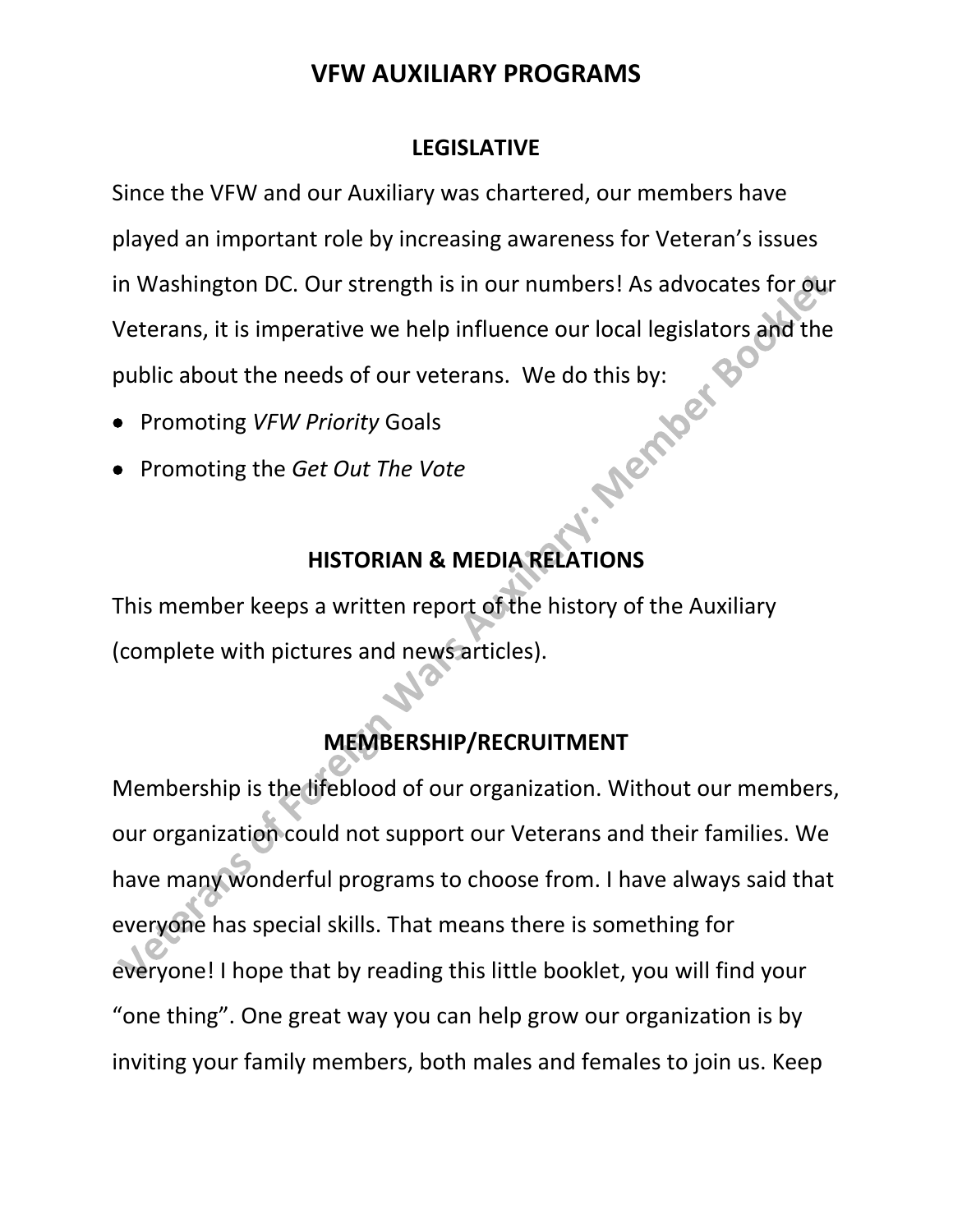in mind, if anyone joins as a life member, our Auxiliary will discount the cost by \$50.00.



# **VFW Auxiliary Eligibility Wheel**

**MENTORING**

For our organization to be successful and continue to grow, we must not only recruit new members, but we must **RETAIN** our present members. One way we do this in our auxiliary is to assign a **MENTOR** to sit with the new member for at least six meetings. We want you to feel comfortable coming to our meetings. Trust me, we all know what it's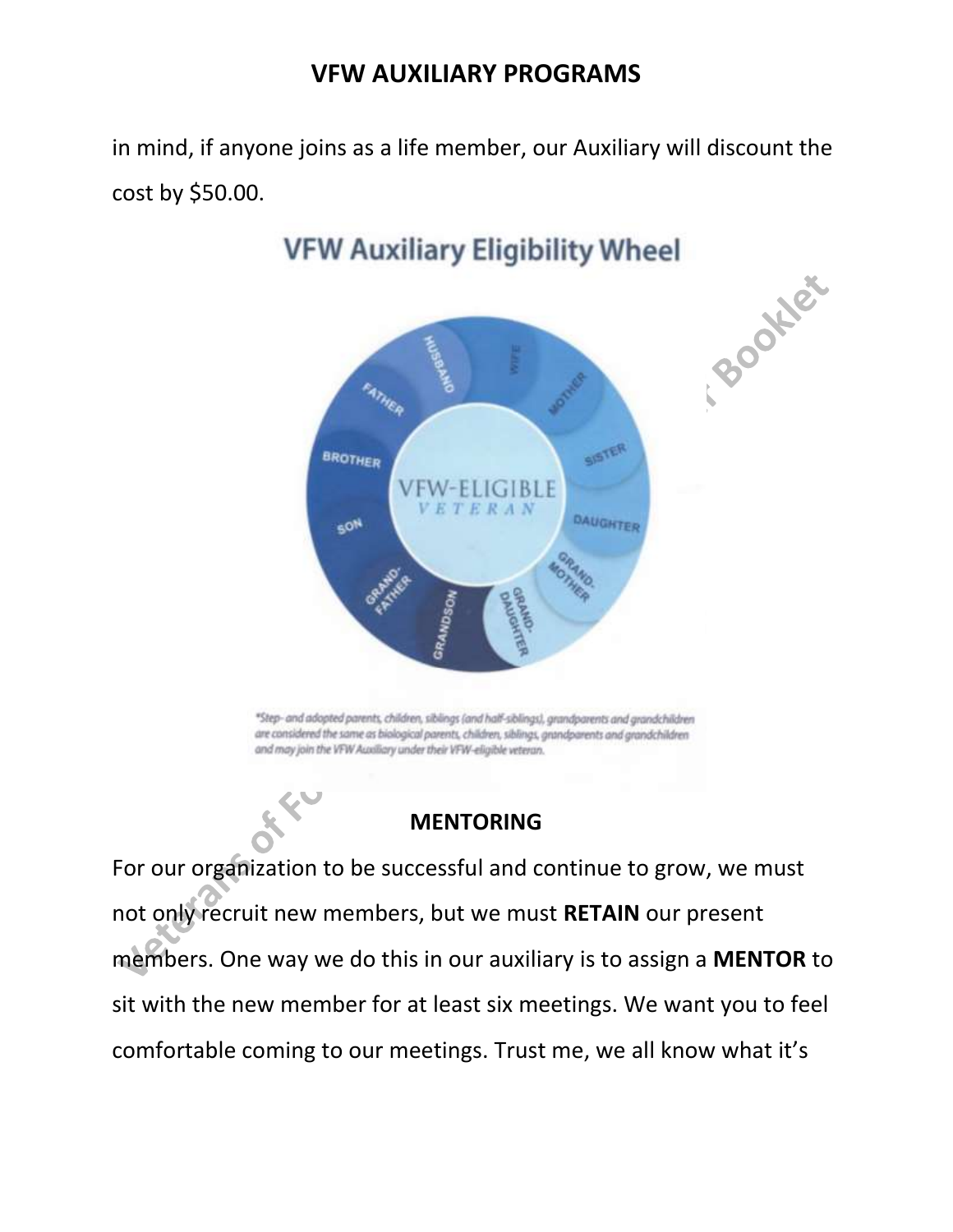like to be the "new kid" here. So, please feel free to ask questions, and remember that **NO** question is stupid.

#### **SCHOLARSHIPS**

Our organization is proud to offer several opportunities to our youth to earn tuition assistance to further their education. There are two scholarships from the Auxiliary.

**Young American Creative Patriotic Art Contest**. Open to high school students. Open to any student, in public, private or home schooled.They do not have to be related to a VFW member. So, promote this in all the communities! The National prize is \$15,000.00. **Continuing Education Scholarship**.This is open to **MEMBERS ONLY** who wish to continue their education. A \$1,000.00 scholarship is awarded

each year in our conference.

The Auxiliary also is critical in assisting the VFW with two of their scholarships. The theme is different each year and is on the website [\(www.vfw.org\)](http://www.vfw.org/).

**Voice of Democracy (VOD)**.This is a written and oral contest for high school students who do not have to be related to VFW members. The National prize is \$30,000.00.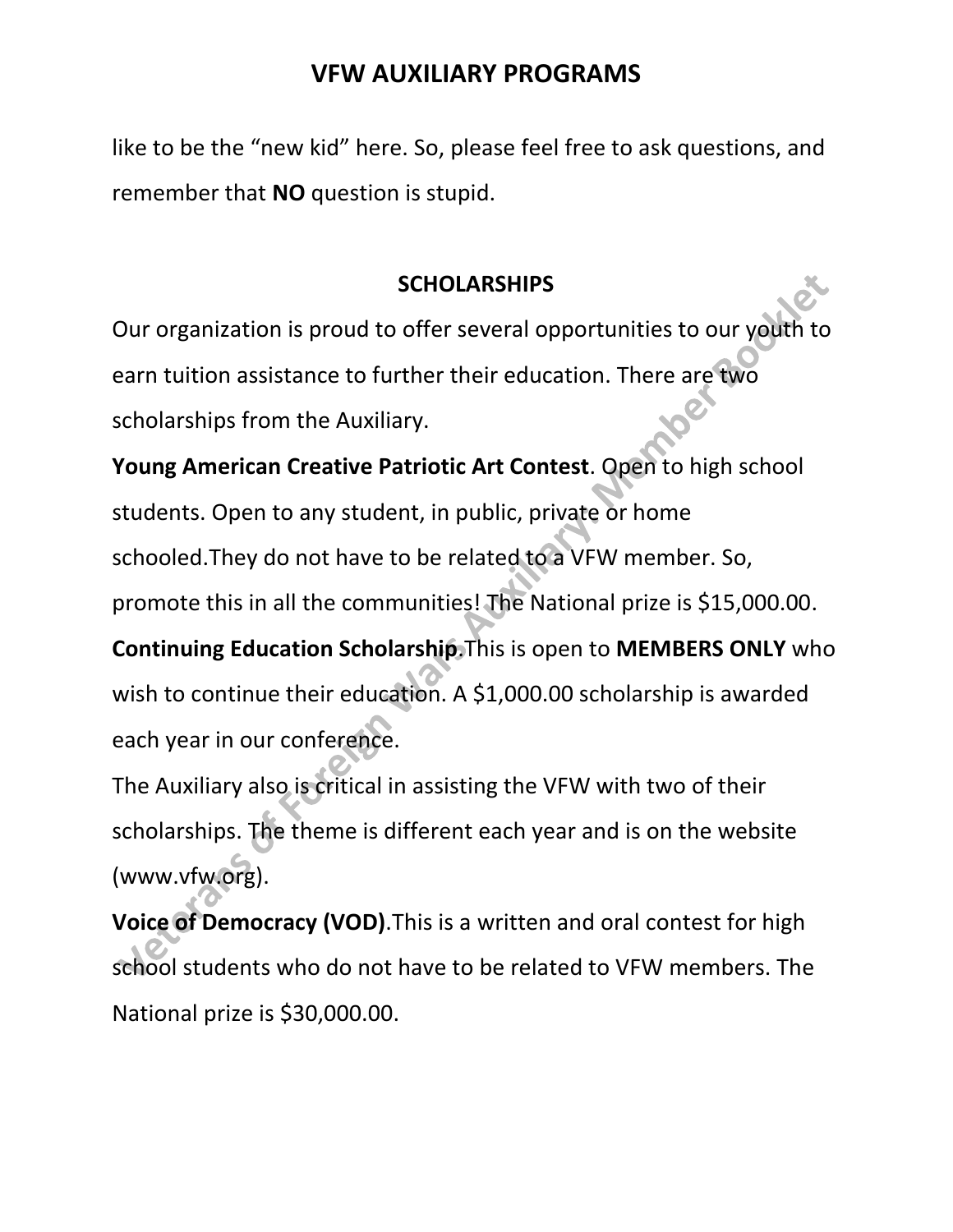**Patriot's Pen Essay (PP)**.This is a written essay contest for junior high students who do not have to be related to a VWF member. The National prize is \$10,000.00. The theme changes every year.

#### \***NEEDED**:

1. Members to go out to the community and **PROMOTE** our scholarship programs.

# **YOUTH ACTIVITIES/CAMP TROTTER**

The VFW has a fantastic camp located on Bills Lake, 7 miles north of Newago.It is open for children aged 7 through 12 years old.It is the **ONLY** VFW children's camp in the nation. It covers almost 20 acres and is open for 5 weeks and the cost is \$250 per child. Many auxiliaries sponsor scout groups. We have two groups here at our Post. Invite the children to help with poppy days, or make poppy displays. They also should be invited to participate in the Memorial Day parade. If they do a patriotic event at the school, be sure to recognize them. **\*NEEDED**:

- 1. Work with youth group to promote Americanism.
- 2. Promote Camp Trotter to the community.